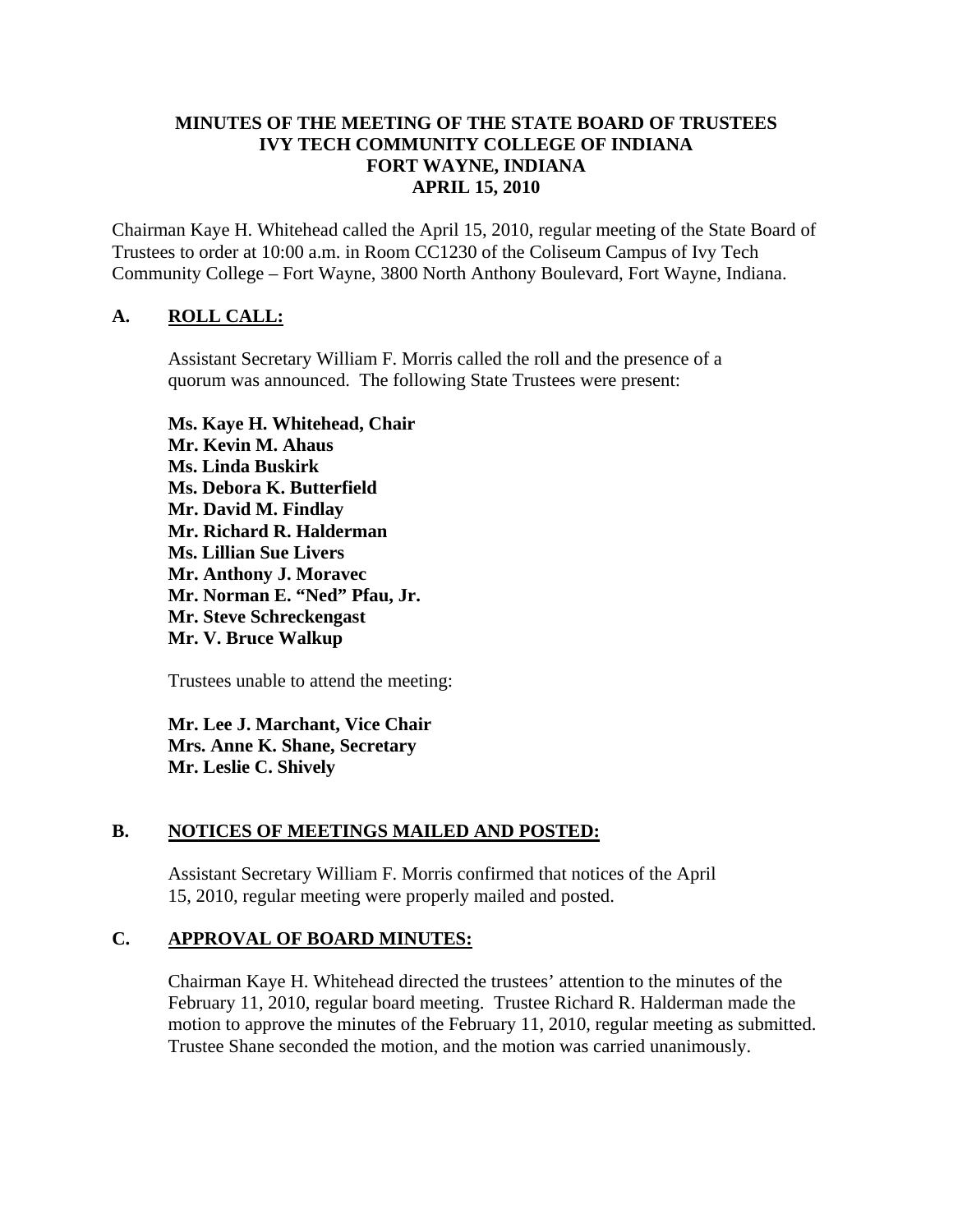#### **D. COMMITTEE REPORTS:**

- **Item 1** Chairman Whitehead reported that the Executive Committee met on March 18. She said that certain aspects of the Executive Committee report would be included in other presentations today.
- **Item 2** Chairman Whitehead called upon Trustee Norman E. "Ned" Pfau, Jr. for the **Budget and Finance Committee Report**.

Trustee Pfau reminded the trustees of the detailed report and discussion during yesterday's meeting of the Budget and Finance Committee and moved to approve **Resolution Number 2010-11, Approval of College 2010-11 Employee Health and Dental Insurance Programs.** Trustee Anthony J. Moravec seconded the motion, and the motion carried unanimously.

Since the Budget and Finance Committee meeting was cut short yesterday due to time constraints, Trustee Pfau announced that the two agenda items that were not covered yesterday would be discussed during today's Board meeting. Trustee Pfau called on Vice President for Finance and Treasurer Bob Holmes to provide information on Resolution 2010-12. Vice President Holmes reminded the trustees that last year we went out for bid through our insurance consultants, Gregory and Appel, for coverage with all of our business insurance: property and casualty and liability. Because of the good bids received and the modifications to the portion that we self-fund through high deductibles or self-insurance, our actual costs dropped by about \$300,000 a year ago. The two main providers of our business insurance, Hanover Insurance Group and Citizens Management Group, provided a three-year rate guarantee when the contracts were awarded. They will honor that guarantee, so the College will have the same rates as last year for all of those coverages. Our other carriers of the smaller, more specialized coverages have also agreed to keep the same rates. The only change in cost relates to the increase in insured units (volume) because of either a larger number of students, more leased property, higher number of employees, etc. The total estimated cost for all  $P & C$  and Liability insurances is just under \$1.5 million, but that number will change throughout the year as we add facilities. We did not bid for these insurances this year because we received the three-year rate guarantee through last year's bidding process. A year ago we self-funded workmen's compensation up to \$200,000. Even though we have had some out of pocket costs on workmen's comp, our savings on total insurance premiums has been more than offset. Trustee Pfau moved to approve **Resolution Number 2010- 11, Approval of College 2010-11 Property & Casualty Insurance Programs.** Trustee David M. Findlay seconded the motion, and the motion carried unanimously. Vice President Holmes added that our Executive

Director of Benefits and Risk Management, Kelly Rickard, does an outstanding job managing all of our employee and College risk insurances.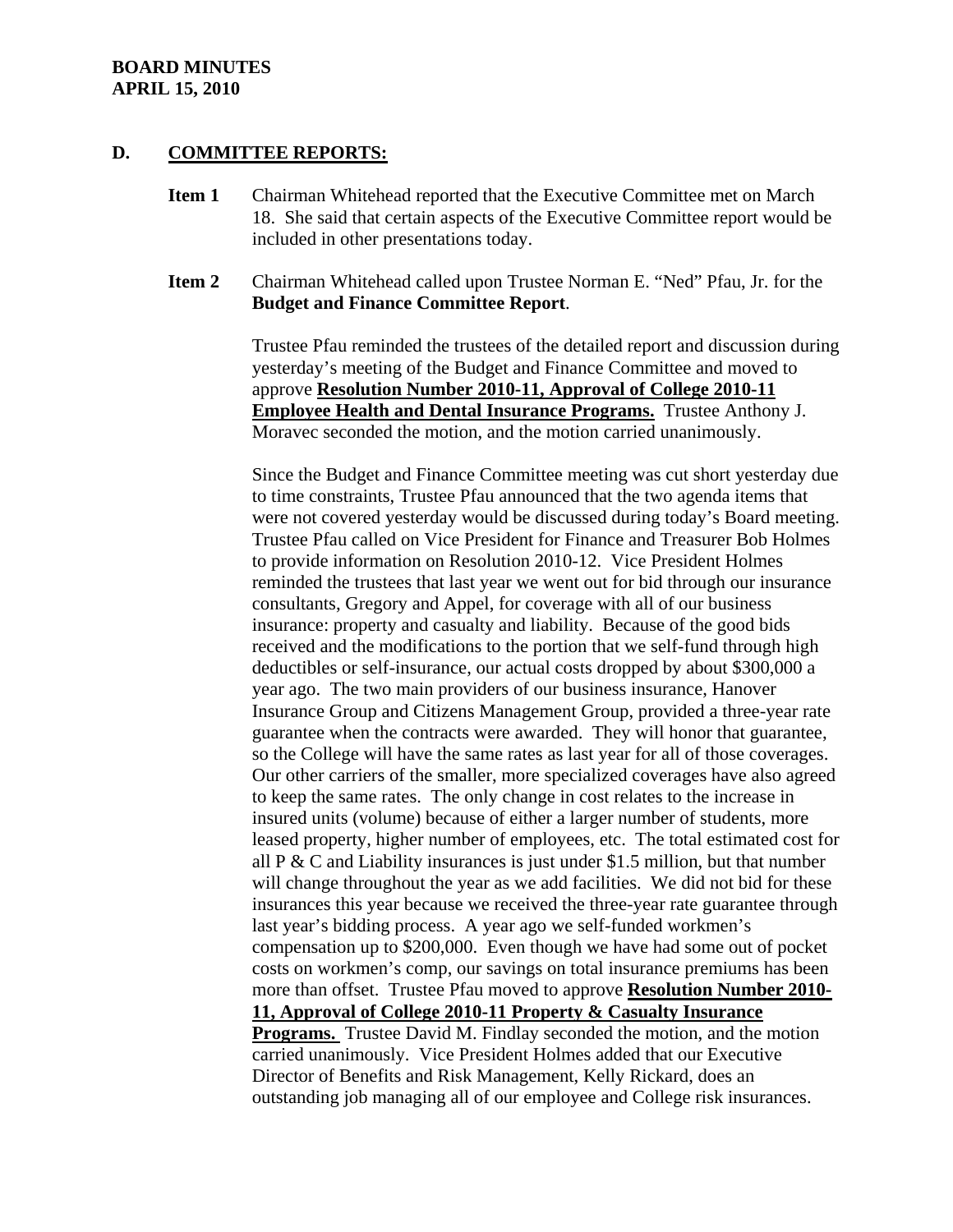Trustee Pfau asked Vice President Holmes to provide information on Resolution 2010-13. Vice President Holmes reminded the trustees that they adopted Resolution 2010-9 in February which approved the guaranteed energy savings contract with Honeywell International. The contract has since been modified to add additional savings and to do more work. Resolution 2010-13 represents the financing side of those changes. This resolution will authorize the executive committee—if necessary—to approve the final issuance of the note to finance those costs. Vice President Holmes explained that we ask for Executive Committee authority prior to each bond issue because the financial markets fluctuate and timing can become important. We do not expect to have to use executive committee action on this; this should come as a routine action through a regular board meeting either in June or August. As with the Board's last several bond issues, the executive committee has had the authority to approve the issuance of the notes, but approval came from the entire Board in a regular Board meeting. In addition, this resolution will authorize several other steps, such as declaration of official intent to reimburse. For example, we can reimburse ourselves for any energy improvements related to this project that we might start prior to actually issuing the debt. This resolution also authorizes the treasurer and his staff to develop a plan of financing and to present that plan to either the full board or the executive committee and authorizes the College to seek the approval of the Commission for Higher Education (CHE) and the State Budget Committee; the College has already submitted this request. The total amount of the loan will not exceed \$3.3 million, and we will seek proposals from four to six banks. This will be set up similarly to what we have done in the past for real estate loans, except this will be qualified energy savings to be repaid from the actual energy savings. The rate will not exceed 6 percent and the final maturity cannot exceed 10 years. Trustee Pfau moved to approve **Resolution 2010-13, Resolution of the State Board of Trustees of the Trustees of Ivy Tech Community College of Indiana Authorizing the Executive Committee of the Board of Trustees to Approve the Issuance of One or More Qualified Energy Savings Notes.** Trustee Steve Schreckengast seconded the motion, and the motion carried unanimously.

Trustee Pfau called on Vice President Holmes for a summary of discussion items. Vice President Holmes said that the trustees talked about the operating budget during breakfast with President Snyder this morning, and he asked the trustees for support to proceed based on the assumptions discussed this morning. He said that with their support, he will put together the final budget which will be reviewed in full detail at the June meeting. Trustee Pfau asked the other members of the Finance Committee for their support, and they unanimously agreed to move forward. Trustee Pfau reported that the Committee heard about the conversion of National City Bank to PNC Bank and received an update on the unemployment compensation claims.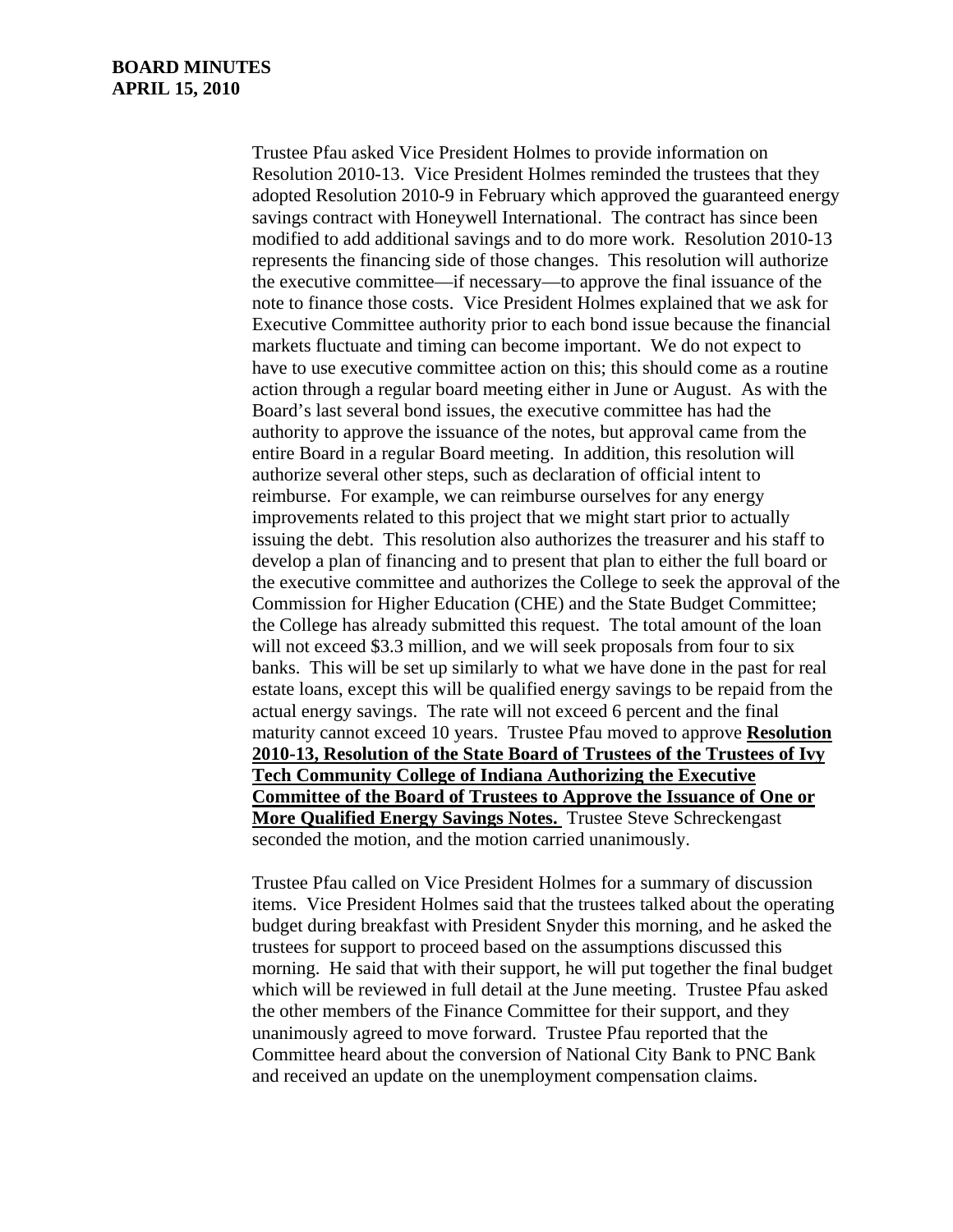## **Item 3** Chairman Whitehead called on Trustee Linda Buskirk for the **Planning and Education Committee Report**.

Trustee Buskirk reminded the trustees of the detailed report and discussion during the previous day's Planning and Education Committee meeting and moved to approve **Resolution Number 2010-14, Approval of New Programs**. Trustee Anthony J. Moravec seconded the motion, and the motion carried unanimously.

Trustee Buskirk reported that the Committee heard a report from the Office of the Provost on student completion data, including rates of persistence, graduation, and transfer for recent student cohorts including the 2005-06 IPEDS and Achieving the Dream cohorts. This led to a discussion of various metrics and cohort definitions used to evaluate student completion and success for both internal management and external reporting purposes, and the complications associated with those metrics. The Provost's Office described the initiatives that have been incorporated into the College's strategic plan to address the concern of low completion rates and detailed the metrics by which the College will track the success of these initiatives in improving student persistence, degree attainment, transfer and student completion of their educational goals. Baseline data and three-year targets for these metrics were detailed. The Provost's Office provided an update on the College's Achieving the Dream initiative which focuses on improving student completion, the basis for Strategy One of the Strategic Plan, and outlines the interventions the College will be implementing to improve persistence and student success completing remedial coursework. Trustee Buskirk said that these are all issues of great concern to the Board of Trustees and we appreciate the great explanations from yesterday.

**Item 4** Chairman Whitehead called on Trustee V. Bruce Walkup to give the **Buildings, Grounds, and Capital Committee Report**. Trustee Walkup reminded the trustees of the detailed discussions of the following resolutions during the committee meetings the previous afternoon and moved for the approval of:

## **Resolution Number 2010-15, Approval to Receive Approximately 38 Acres of Land in Anderson as a Gift from the City of Anderson, Region 6/East Central**

Trustee Steve Schreckengast seconded the motion, and the motion carried unanimously.

# **Resolution Number 2010-16, Approval to Purchase 0.729 Acres of Improved Land at 114 South Franklin Street, 225 West Main Street, and**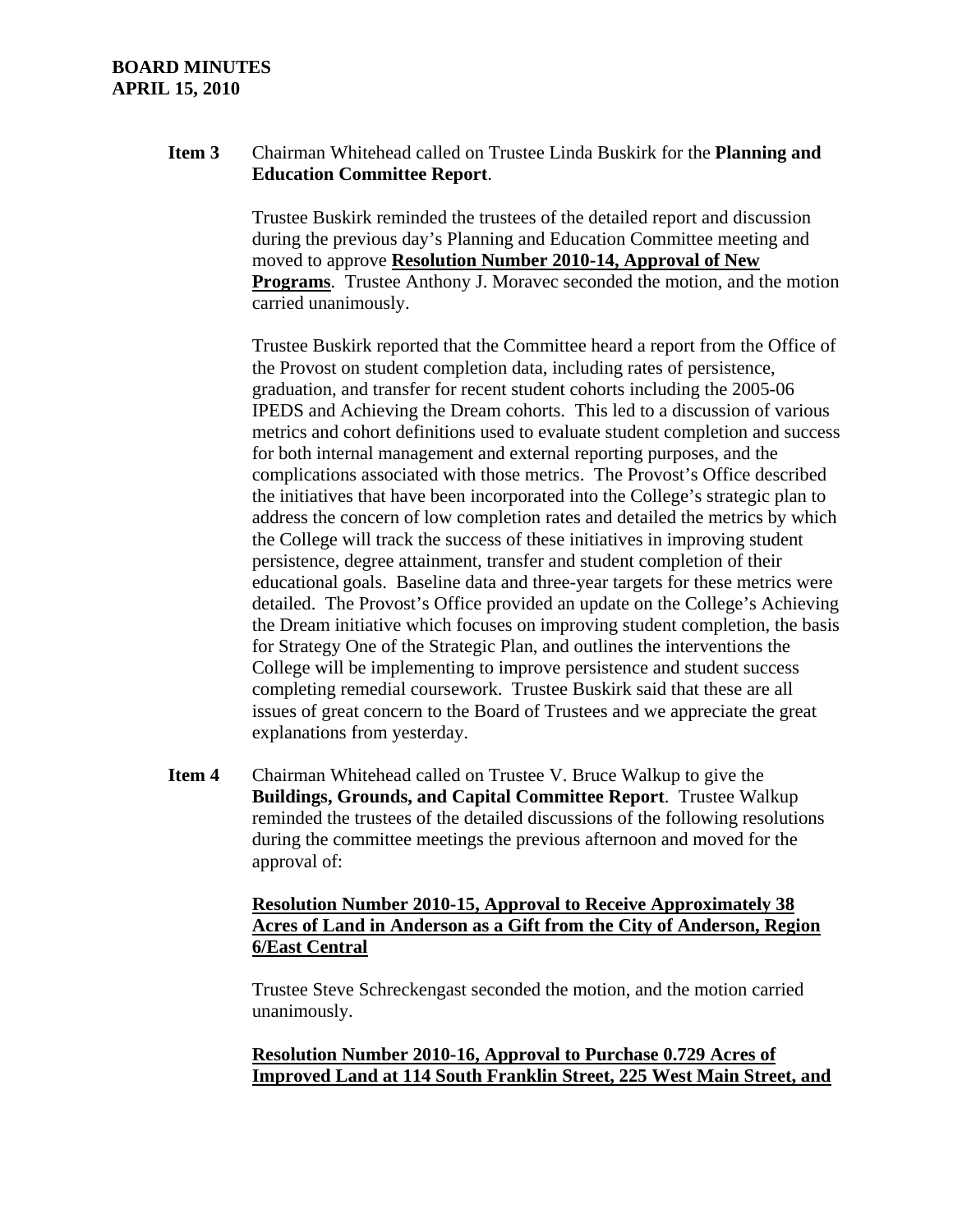# **the Corner of West Main and Franklin Streets in Muncie, Region 6/East Central**

Trustee Schreckengast seconded the motion, and the motion carried unanimously.

## **Resolution Number 2010-17, Approval to Purchase 0.124 Acres of Land at 214 and 216 West Jackson Street in Muncie, Region 6/East Central**

Trustee Schreckengast seconded the motion, and the motion carried unanimously.

# **Resolution Number 2010-18, Approval to Purchase 0.573 Acres of Land at 2808, 2810, and 2816 North Illinois Street in Indianapolis, Region 8/Central Indiana**

Trustee Schreckengast seconded the motion, and the motion carried unanimously.

# **Resolution Number 2010-19, Approval to Purchase 5.585 Acres of Improved Land at 440 East Clifty Drive in Madison, Region 11/Southwest**

Trustee Schreckengast seconded the motion, and the motion carried unanimously.

# **Resolution Number 2010-20, Approval to Receive the Waldron Arts Center Building in Bloomington as a Gift from the City of Bloomington, Region 14/Bloomington**

Trustee Schreckengast seconded the motion, and the motion carried unanimously.

## **Resolution Number 2010-21, Approval of a Lease Agreement for an Avon Instructional Center Building, Region 8/Central Indiana**

Trustee Schreckengast seconded the motion, and the motion carried unanimously.

# **Resolution Number 2010-22, Approval to Increase the Contract Authorization for the Fort Wayne Technology Center New Construction Project, Region 3/Northeast**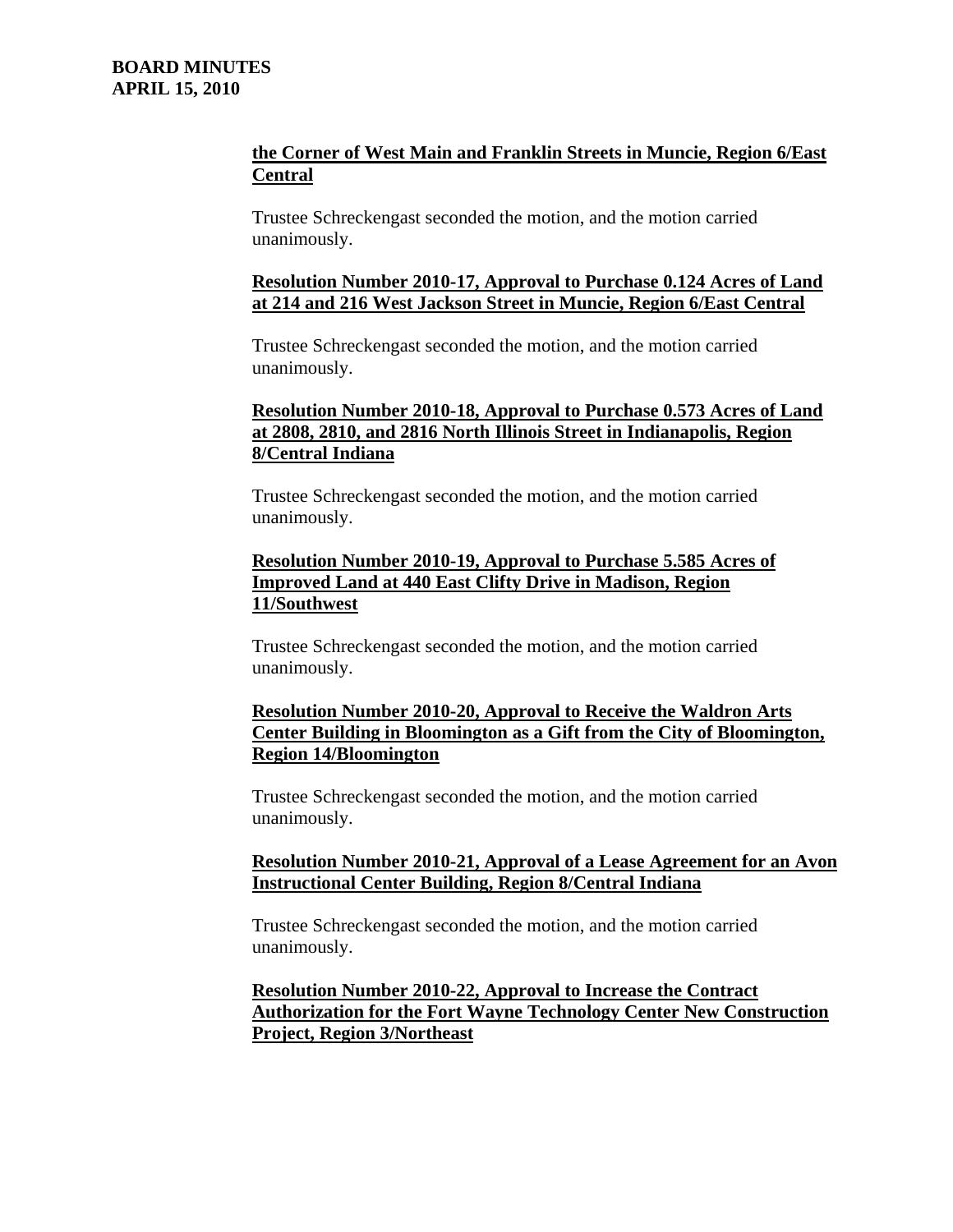Trustee Schreckengast seconded the motion, and the motion carried unanimously.

## **Resolution Number 2010-23, Approval to Increase the Contract Authorization for the Fort Wayne Student Life Center Renovation Project, Region 3/Northeast**

Trustee Schreckengast seconded the motion, and the motion carried unanimously.

# **Resolution Number 2010-24, Approval to Increase the Contract Authorization for the Logansport New Construction Project, Region 5/Kokomo**

Trustee Schreckengast seconded the motion, and the motion carried unanimously.

## **Resolution Number 2010-25, Approval to Increase the Contract Authorization for the Guaranteed Energy Savings Contract for Two Buildings at the North Meridian Center Campus in Indianapolis, Region 8/Central Indiana**

Trustee Schreckengast seconded the motion, and the motion carried unanimously.

At this time during the regular meeting, Chairman Whitehead called a public hearing for the consideration and awarding of public works contracts. Trustee Walkup made the motion to approve **Resolution Number 2010-26** for the approval of the Indianapolis Fall Creek expansion new construction and renovation project bid package three contracts. Trustee Schreckengast seconded the motion. Chairman Whitehead asked if anyone in attendance had anything to present to the Board regarding this resolution or any questions about this resolution, and no one came forward. Chairman Whitehead called for a vote to approve **Resolution Number 2010-26, Approval of Indianapolis Fall Creek Expansion New Construction and Renovation Project Bid Package Three Contracts, Region 8/Central Indiana**, and the motion carried unanimously.

Continuing, Trustee Walkup made the motion to approve **Resolution Number 2010-27** for the approval of the Sellersburg new construction and renovation project bid package four contracts in Sellersburg. Trustee Pfau seconded the motion. Chairman Whitehead asked if anyone in attendance had anything to present to the Board regarding this Resolution or any questions about this about this resolution, and no one came forward. Chairman Whitehead called for a vote to approve **Resolution Number 2010-27, Approval of Sellersburg**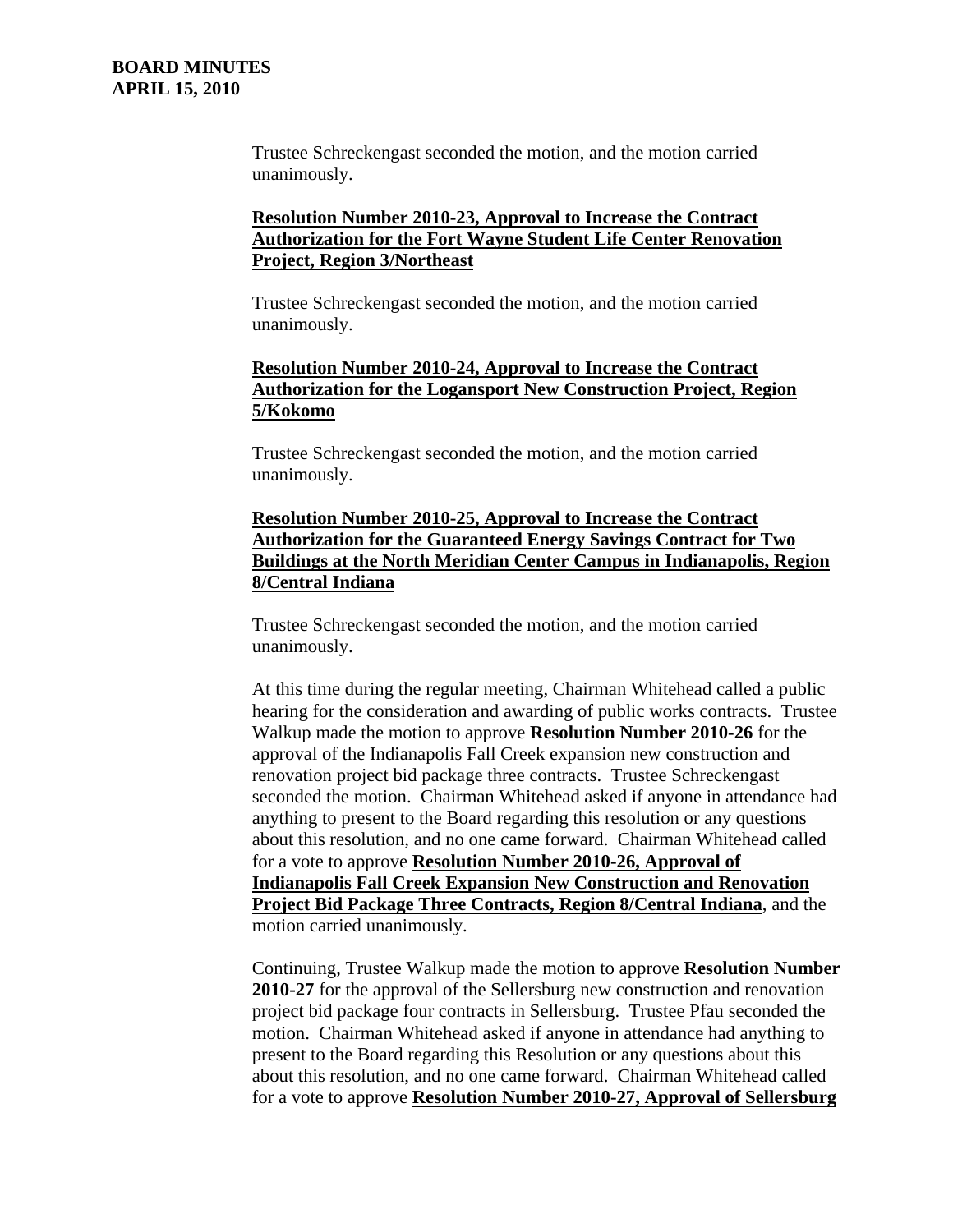# **New Construction and Renovation Project Bid Package Four Contracts, Region 13/Southern Indiana**, and the motion carried unanimously.

Trustee Walkup made the motion to approve **Resolution Number 2010-29** for the approval of a contract to renovate the Harshman Building to accommodate a bookstore at the North Campus in Fort Wayne. Trustee Buskirk seconded the motion. Chairman Whitehead asked if anyone in attendance had anything to present to the Board regarding this Resolution or any questions about this about this resolution, and no one came forward. Chairman Whitehead called for a vote to approve **Resolution Number 2010-29, Approval of a Contract to Renovate the Harshman Building to Accommodate a Bookstore at the North Campus in Fort Wayne, Region 3/Northeast**, and the motion carried unanimously. Chairman Whitehead closed the public hearing.

Trustee Walkup said the Committee heard about the process by which the College plans to prioritize capital projects for recommendations to the State Trustees at our next meeting. The Facilities and Design Council has proposed using the same process that was used the last time two years ago: identifying the need for new capital and ranking projects based on that need.

- **Item 5** Chairman Whitehead called on Trustee David M. Findlay for the **Audit Committee Report**. Trustee Findlay reported that there were no action items to bring before the Board. He recognized Mike Davis, the College's new Executive Director of Internal Audit, who officially came on board this past Monday. Mr. Davis moved to Indiana from Illinois in 2003, is a CPA and MBA, and will be a great addition to the College. Trustee Findlay also recognized Jason Thompson who has been serving the last few months as the interim Executive Director of Internal Audit. Mr. Thompson did a wonderful job during this interim period. Trustee Findlay said that the Committee heard the report from the State Board of Accounts that was issued last fall for the fiscal year ending June 30, 2009, and it was also discussed during this morning's executive session. The College is a massive financial business now and that was a favorable audit report with a clean, unqualified opinion from the SBA. He congratulated Vice President Holmes and Assistant Treasurer Mark Husk on a job well done.
- **Item 6** Chairman Whitehead called on Trustee Steve Schreckengast for the **Workforce and Economic Development Committee Report**. Trustee Schreckengast reported that there were no action items to bring forward. Trustee Schreckengast called on Susan Brooks, Senior Vice President for WED and General Counsel, for a report. Senior Vice President Brooks reported that the Committee heard from Mr. Jim Aschliman, Executive Director for WED at the Northeast Region, who spoke about their outreach to the dislocated workers in this region. The Committee also heard about the increased marketing efforts that WED is taking on college-wide. An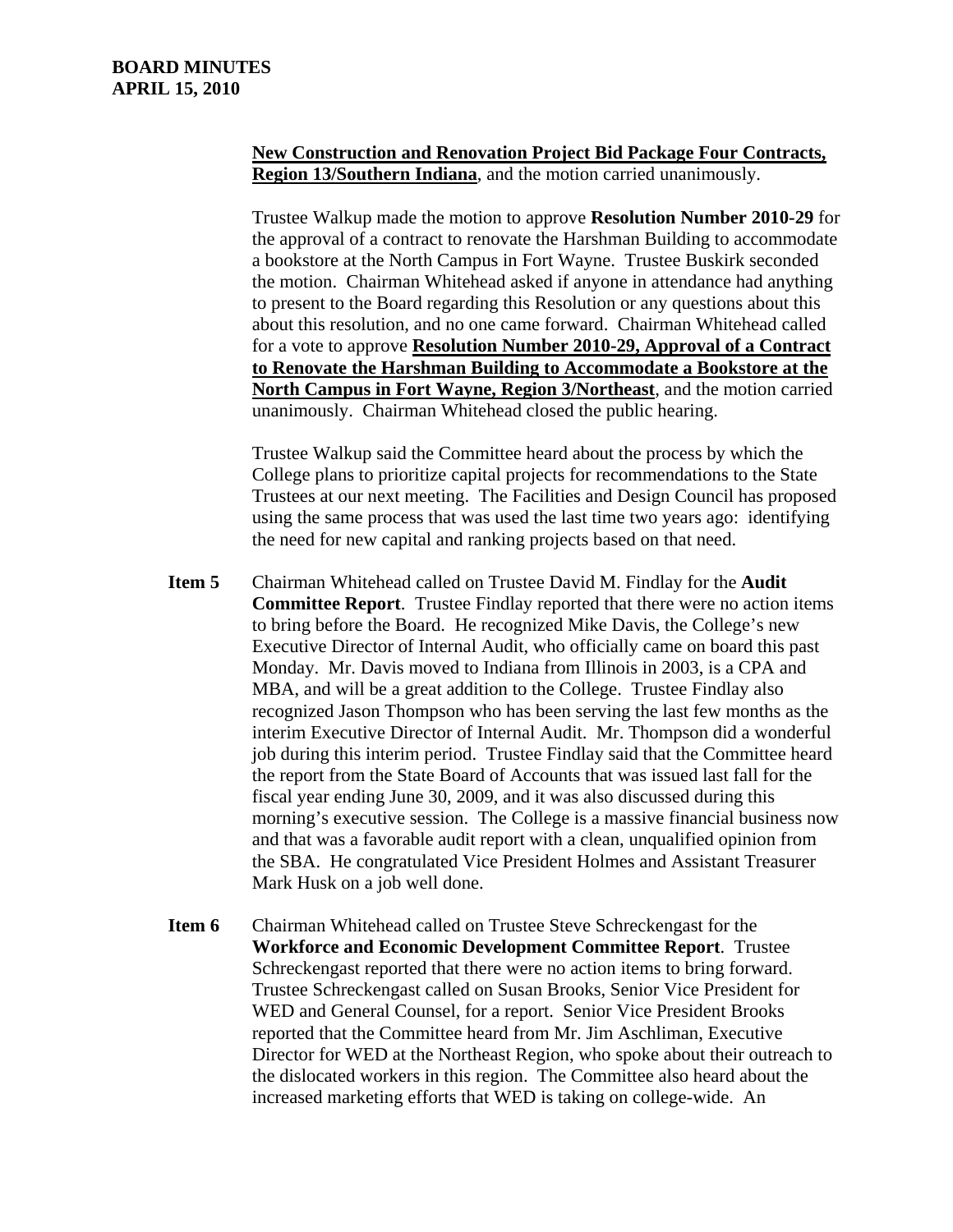inaugural newsletter will go out next week to over 11,000 companies around the state informing them of the workforce training offered by Ivy Tech. The Committee also received an update on the Department of Corrections contract. The WED Department recently held a "Strategic Doing" session for all of the regional operators about working together more effectively to help dislocated workers and underemployed individuals. U.S. Assistant Secretary of Labor, Jane Oates, will be in Indianapolis June 16 and 17. Senior College staff will meet with her and she and her regional operators are being invited to meet with Ivy Tech WED staff. Senior Vice President Brooks invited the trustees to this event and announced that all regional WED directors would be invited to this event.

# **E. TREASURER'S REPORT:**

Chairman Whitehead called on Bob Holmes, Vice President for Finance and Treasurer, for the **Treasurer's Report**.

• Vice President Bob Holmes reported that we have completed three-quarters of the 2009-10 fiscal year. While this has been a financially challenging year, we are entering the final quarter in sound financial shape. He extends credit to the chancellors and regional finance directors who have done a good job in this difficult situation. Enrollment continues to grow; this will be another year of record-breaking enrollment, likely nearing 160,000 headcount and nearly 70,000 full-time equivalent students. This will be the thirteenth consecutive year that the College has set a new record for full-time equivalent enrollment. Revenues have grown consistent with the increase in enrollment. Student fees have increased just over \$57 million as compared to the same date a year ago. This growth in fee revenue is particularly important as we prepare our 2011-13 capital budget request. While the state provides debt service in the form of fee replacement appropriations, our bonds are actually secured by our student fees. Thus, our bonding capacity and debt coverage is actually a function of total student fees. The growth in student fee revenue will support any additional debt authorized by the General Assembly. State appropriations continue as expected this year, which is positive news. The 4 percent increase is due almost entirely to debt service reimbursements; our operating appropriation was about flatlined this year. Once again this month, investment income and miscellaneous revenues are running behind last year as interest rates have dropped significantly. The increase in investible balances has somewhat offset the reduction in interest rates and we do expect to meet the forecasts. Revenues are up \$62 million as compared to last year. Total expenses are up about \$22 million as compared to last year, so we continue to have a positive differential. Compensation costs have increased by about \$14 million, and all other costs are also up about \$8 million. Much of those costs are debt service transfers and the transfers we made for outstanding liabilities for our accrued compensation, vacation and sick leave accrual, and our health insurance accrual. Earlier this month, we filed our first request for the interest rate subsidy from the federal government for the Build America bonds that we issued to finance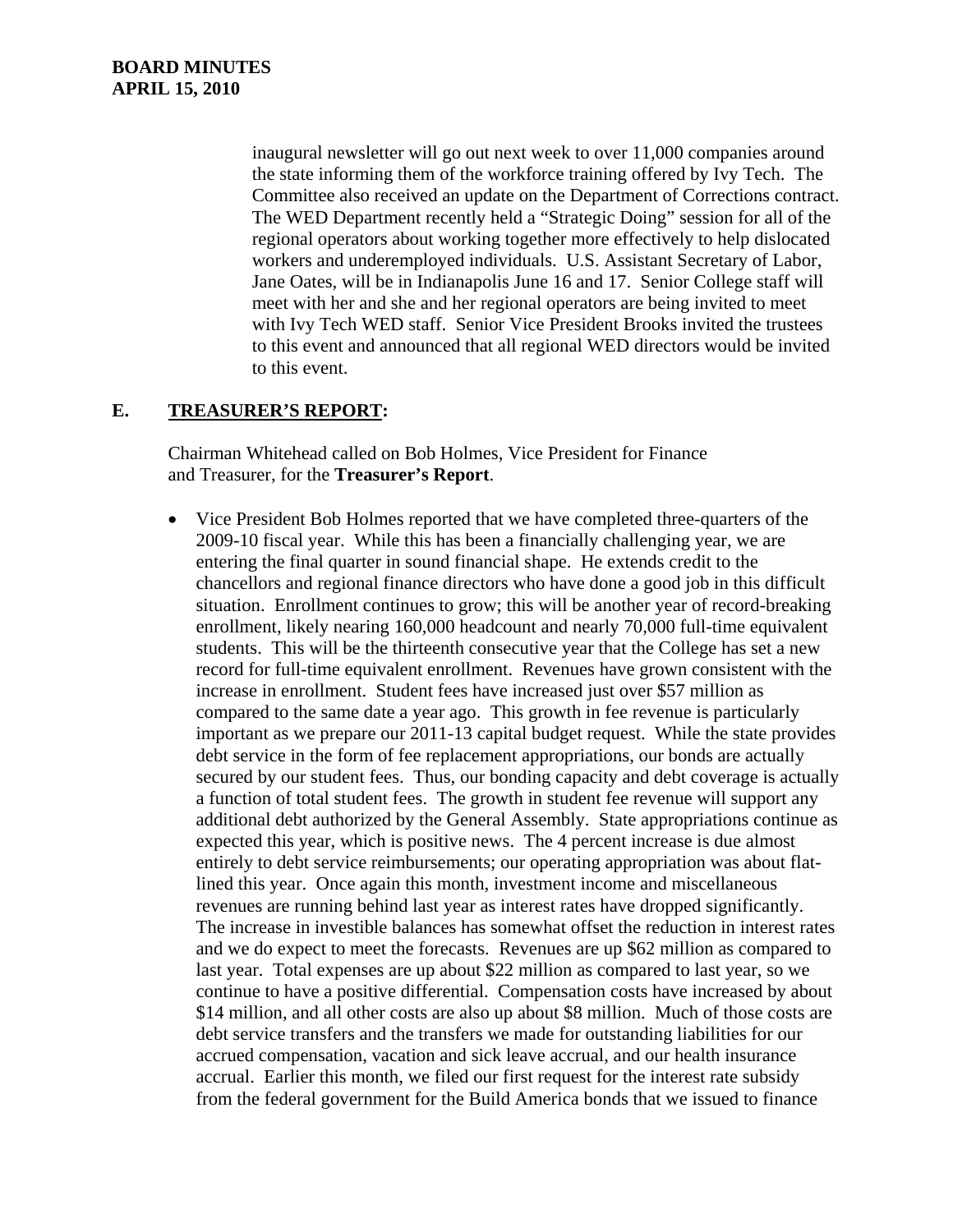the Sellersburg, Warsaw, Elkhart, and Indianapolis projects. This request is for \$700,000 from the federal government which represents 35 percent of the interest costs, or the federal subsidy for Build America bonds. We expect to receive this subsidy either later this month or in May and we will make the debt service payment in July. Vice President Holmes called for questions, and there were none. Trustee Lee J. Marchant moved that the Treasurer's Report be approved. Trustee Findlay seconded the motion, and the motion carried unanimously.

# **F. STATE OF THE COLLEGE:**

Chairman Whitehead called on President Thomas J. Snyder for the **President's Report**.

• President Snyder reported that Senior Vice President and Provost Dr. Don Doucette provided Engagement Reports on the Achieving the Dream initiative and Student Outcome Measures during yesterday's Planning and Education Committee meeting. President Snyder announced that the Board would hear a report from Interim Chancellor Dr. Russ Baker about the Northeast Region, and he called on Northeast Regional Board Chairman, Dr. Bob Dettmer, for opening comments.

The engagement report and the regional report were provided for information only; no Board action was required.

(Narratives and PowerPoint presentations were distributed to the Board prior to the meeting and are on file with the approved minutes of this meeting.)

• President Snyder said that Interim Chancellor Baker and the rest of the Northeast Regional staff "stepped up" and made an impact on the community about how strong and committed they were to the students and the community. He congratulated them all on a job well done.

President Snyder said that the College will benefit from the recent addition of Dr. Jerrilee Mosier, a wonderful community college executive who brings with her a perspective we need. Dr. Mosier's name was brought to the president's office on the recommendation of the Fort Wayne Chancellor Search Committee, and we are pleased that she has accepted this position. President Snyder called on Dr. Jerrilee Mosier for remarks. Dr. Mosier said that it is an honor for her to be a part of the College and to work with the outstanding Fort Wayne team. She said that both she and her husband are products of community colleges, and that she has just over 30 years of experience in community colleges in Kansas, Oklahoma, and Washington. Dr. Mosier has served as a faculty member, division dean, as a vice president for academic affairs, and most recently, she has served as vice president for workforce development and training at Edmonds Community College north of Seattle. There, she worked with a large number of industries, including Boeing. She was responsible for an institute that was training the 787 Dreamliner manufacturing technicians. In addition to her experience in community colleges, Dr. Mosier has also worked with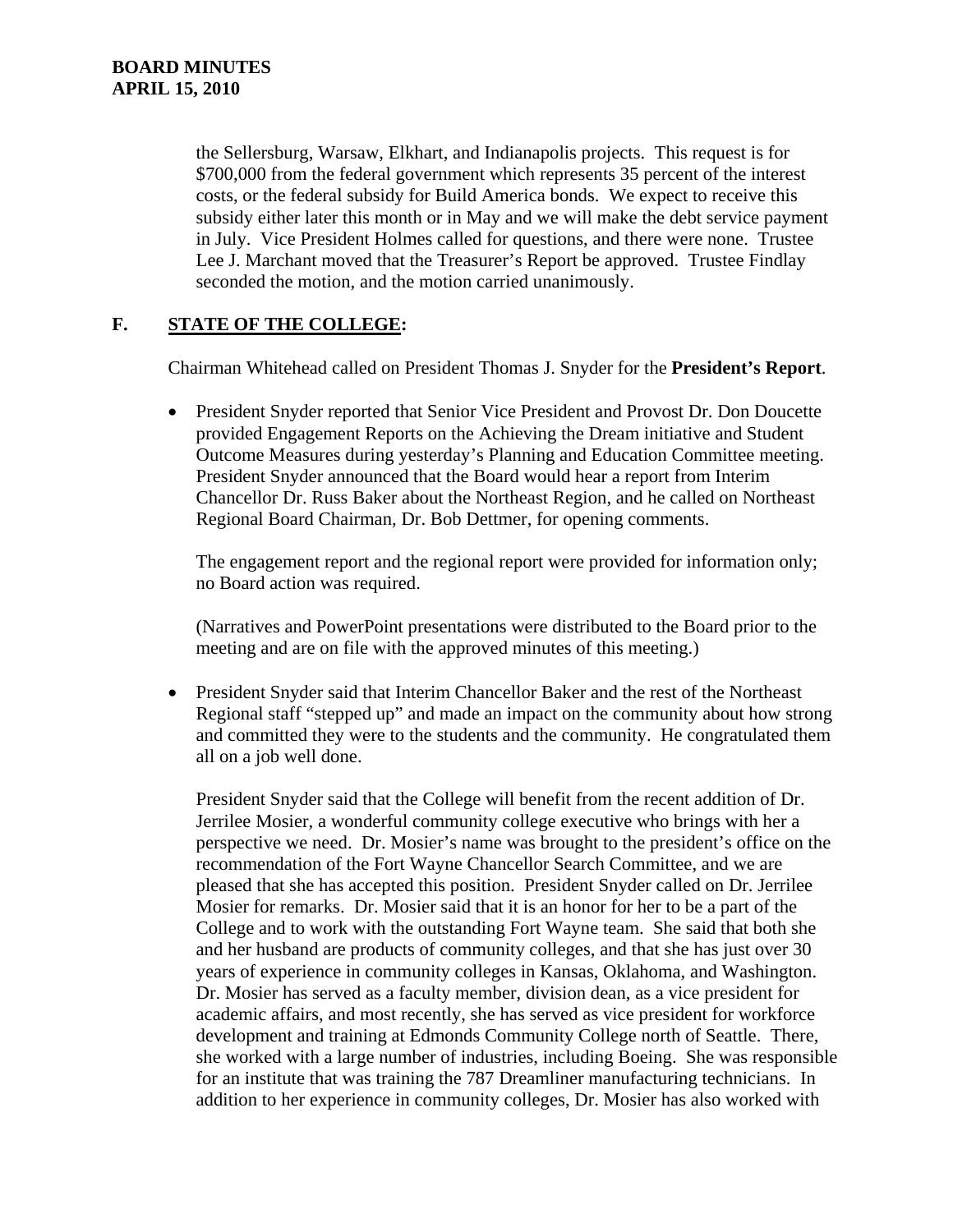biomedical firms, national science foundation grants, and energy management. She said she hopes she can continue to build on and broaden the existing workforce partners in the Northeast Region. She said she and her husband are looking forward becoming a part of the Fort Wayne community and being part of Ivy Tech.

• President Snyder called on Dr. Becky Nickoli, Vice President for Workforce and Economic Development, for a report on grants. Dr. Nickoli reminded the trustees that building a more comprehensive grants office falls under Strategy Four of the Strategic Plan. Until recently, the College has not had a comprehensive grants office. We had a "pre-award" office dedicated to the work leading up to the submission of a grant or proposal, a sponsored programs office that tracked the finances of grants, and an administration office that administered some of the larger grants, but this was not a very well integrated process. Dr. Nickoli explained to the trustees that over the next few months they would hear more comprehensive reports about the grants process, from the pre-proposal process all the way through the successful implementation and close-out of the grant. At Ivy Tech, we apply for federal, state, and private funds (Lilly Endowment, Lumina, or local private foundations, etc.). A region may apply for a local grant and the system may apply for larger grant from a larger entity. In terms of federal grants, a region may apply for an award or the system may apply for an award. On many grants, we apply as the lead applicant; in other cases, we are subcontractor in grants that are led by others. The grants office provides assistance to the regions in completing grants. Due to the recent retirement of Ray Vulgan, who had been part of the pre-awards office for many years, we filled his position with Matt Hawkins. Mr. Hawkins comes to Ivy Tech from Butler University where he was their senior grants accountant. He also worked directly with faculty and student affairs offices to develop grant ideas. The Board will meet him in June. In 2008, the College submitted 126 proposals of which 100 were funded at \$19.6 million. Last year, the College submitted over 140 proposals; 100 were funded at \$22 million. This year to date, we have submitted 19 proposals; 10 have been funded, we have one regrets letter and the others are pending. These grants support our Strategic Plan because they allow us to fulfill our four core initiatives. Dr. Nickoli provided examples of the variety of grants that the College pursues and grants where the College is a sub-partner with other institutions. She said that the College is a proud recipient of a Department of Labor Emerging Technologies grant, and Jim Teeple, WED staff from the Northeast Region, will serve as the project director for this grant. She said that the College also received a \$4.7 Department of Energy Smart Grid grant in partnership with Purdue. This grant has an element of sustainability because it builds new curriculum that we do not already have that will remain after the life of the grant. This creates a energy pathway for students to start at the associate's degree level and then move to Purdue, if they are interested, to work at the bachelor's or master's degree levels in smart grid technology. These are both exciting opportunities for the College. We will continue to keep the Board updated about the activities of the grants office; it is fair to say that we are off to a good start this year.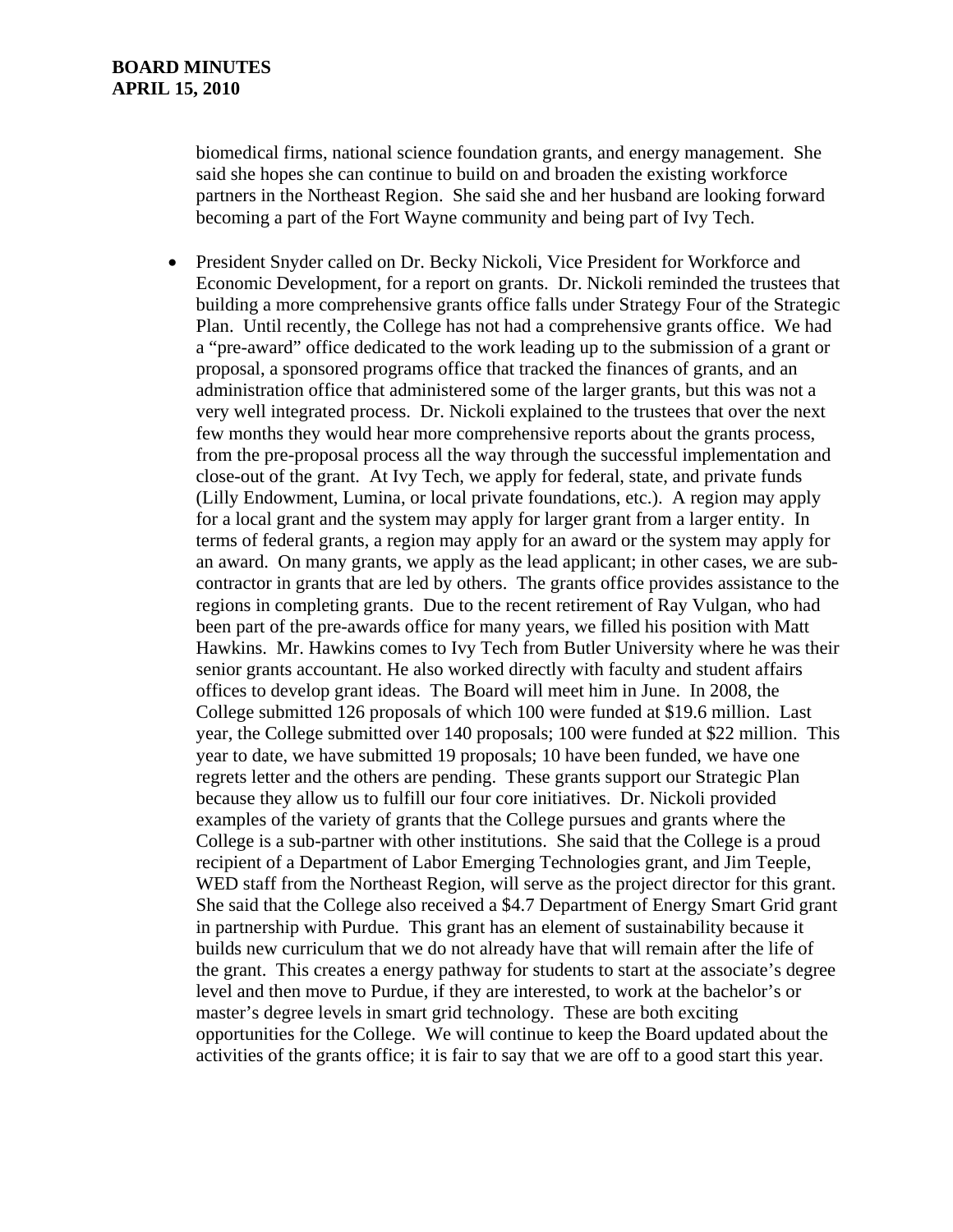- President Snyder called on Vice President for Development Joyce Rogers for a report on the Foundation. Vice President Rogers reminded the trustees that she was asked to provide year-to-date updates at each Board meeting. She reviewed all of the contributions to date and the status of on-going campaigns.
- President Snyder reminded the trustees that they heard a report on student persistence yesterday from Senior Vice President and Provost Dr. Don Doucette. President Snyder said that getting people to stay in school involves more than just academics, it involves student activities. For example, high school students involved in student activities such as band, sports, Boy Scouts, or Future Farmers of America are more likely to stay in school as compared to those students who are not involved in any extra-curricular activities. Also, younger students do not persist as well as older students. Our goal for our students as a College is to find "college life" for them that helps them persist. President Snyder called on Bloomington Chancellor John Whikehart for a summary of a student event that his region recently hosted. Chancellor Whikehart announced that the Bloomington campus recently hosted the  $7<sup>th</sup>$  Annual O'Bannon Institute which is a 3-day event to recognize service learning. On Wednesday, faculty and students were recognized and awarded for their volunteerism for service learning and classes that were held on the Bloomington campus. In this last academic year, Bloomington had 63 courses that had service learning components in them. The keynote speaker at dinner on Thursday was former First Lady Mrs. Laura Bush. On Friday, several panel discussions were held that were also open to the public. Chancellor Whikehart said that this event serves the Bloomington community well and that it is an event within their civic engagement goal. Chairman Whitehead added that this was a worthwhile event to attend and she congratulated Chancellor Whikehart on a job well done.
- President Snyder called on Central Indiana Region Interim Chancellor Dr. Kathy Lee for a report on Ivy Tech's basketball team. Dr. Lee said that many of the Ivy Tech regions field basketball teams out of their student activities. A statewide tournament was recently held which the Central Indiana Region team won. As a result, the Central Indiana Region sent a team to the National Intramural Recreational Sports Association where, along with nine Central Indiana students and two Richmond students, we became the national champions of that league. This team will also play in the American Collegiate Intramural Sports tournament later this month in Raleigh, North Carolina. This is funded through the student activity fees and organized by the student government and student life groups on all of our campuses.
- President Snyder directed the trustees to their folders for this year's commencement schedule. He reminded them that this schedule was previously e-mailed to them a couple of weeks ago. He encouraged the trustees to attend these ceremonies.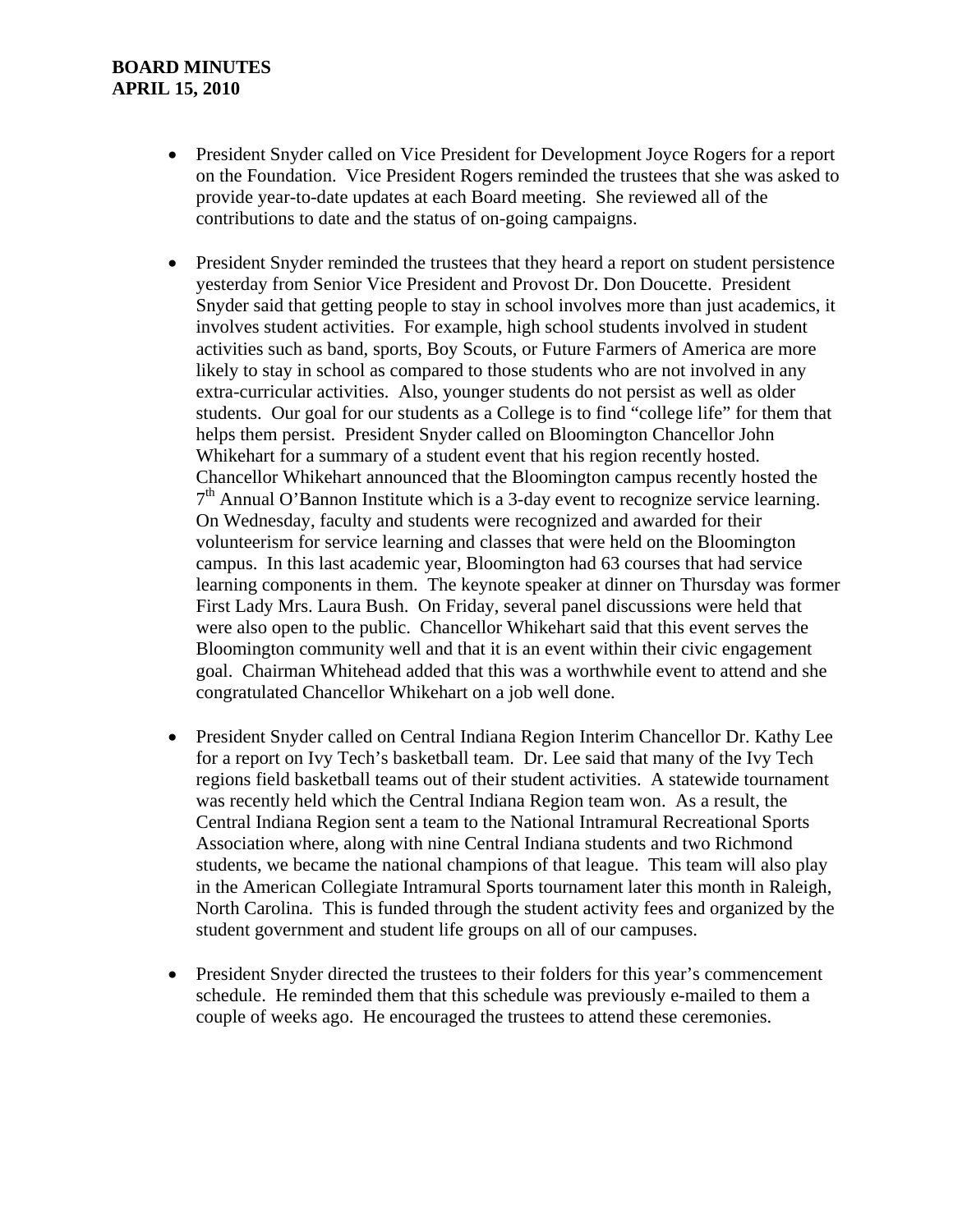### **G. OLD BUSINESS:**

Chairman Whitehead called for old business, and there was none.

### **H. NEW BUSINESS:**

Chairman Whitehead called for new business.

- Trustee Moravec presented **Resolution Number 2010-28** and explained that the terms of appointment for Columbus Regional Trustees Mr. Edwin H. "Ted" Dawson and Mr. William A. Harmon will expire on June 30, 2010. The Columbus Regional Board Nominating Committee recommends that Mr. Dawson and Mr. Harmon be reappointed to serve another term on the Columbus Regional Board. Trustee Moravec moved to approve **Resolution Number 2010-28, Reappointment of Regional Trustees, Columbus Region**, reappointing Mr. Edwin H. "Ted" Dawson, representing manufacturing; and Mr. William A. Harmon, representing commerce, as regional trustees for the Columbus Region. Trustee Richard M. Halderman seconded the motion. Chairman Whitehead called for further discussion, and there was none. The motion carried unanimously.
- Chairman Whitehead called on Vice President for Administration Bill Morris for a report on the status of the Board's meeting schedule. Vice President Morris explained that the trustees, particularly the executive committee, have been talking about their trustee schedule. Trustees have observed that these meetings have become 2- and 3-day events that take them away from their work and travel can be onerous, particularly in the winter months. The trustees have asked staff to consider different meeting options. The option proposed for the Board's consideration is to have, in essence, only two meetings hosted at the regions, similar to the format of these last two days. We propose holding those two meetings in the summer meeting months of June and August and rotating those locations between 13 regions. The fourteenth region in this case is Indianapolis, and that is where the remaining four meetings would occur. Two of those meetings would be held mostly through videoconferencing or teleconferencing in the winter meeting months of February and December. The remaining two meetings in April and October would be held in person at a location within the Central Indiana Region. These four meetings would essentially be compressed into one day each. Chairman Whitehead added that another factor in modifying this meeting schedule was the cost involved in putting these meetings together and bringing all of these people together. She said that this is a work in progress and the Board will still attempt to provide a service to the College and its students while decreasing the cost of doing business and accommodating schedules. President Snyder added that the Board's current schedule of six meetings around the state each year often times requires that the chancellors stay overnight two nights. This proposed schedule of hosting only two meetings at the regions would significantly cut down on lodging costs. It is expected that there will be enough time the day before the Board meetings to accommodate both the Chancellors' Council